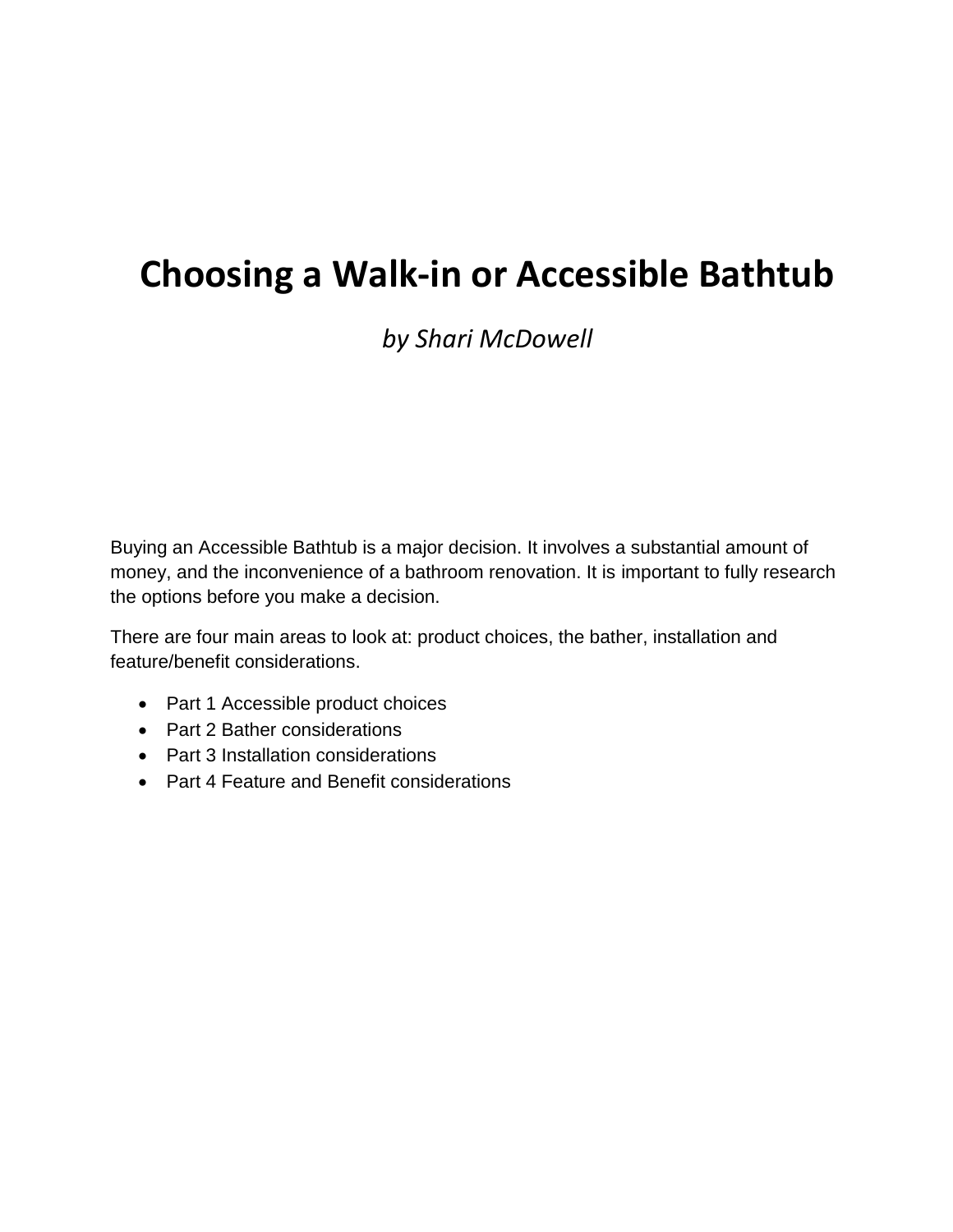# **Part 1 Accessible Product Choices**

#### **Accessories: Grab Bars, Lift Seats, Bath Benches**

Bathroom Safety Accessories can help protect yourself and your family against falls.

#### **Solid Step Cote Non-slip Shower Kit**

Non-slip coatings or shower mats. Try applying a product like Solid Step-Cote to turn any surface into a non-slip finish.





### **Shower Curtain**

A weighted shower curtain will keep water off the floor to prevent slips.







**Invisia Towel Bar Accent Grab** Bar

#### **Grab Bars**

Add grab bars or rails around the bathtub, shower and toilet. Some grab bars do doubleduty as shampoo shelves, towel racks, soap dishes and toilet roll holders. When grab bars are installed properly, they'll help you balance as you stand or sit and give you something to hold on to if you do slip. Improperly installed grab bars, or regular towel bars are not safe and may pull out to the wall when weight is put on them.

#### **Raised Toilet**

You should also consider a higher "comfort height" toilet or a toilet seat extender to get up safely and with less effort.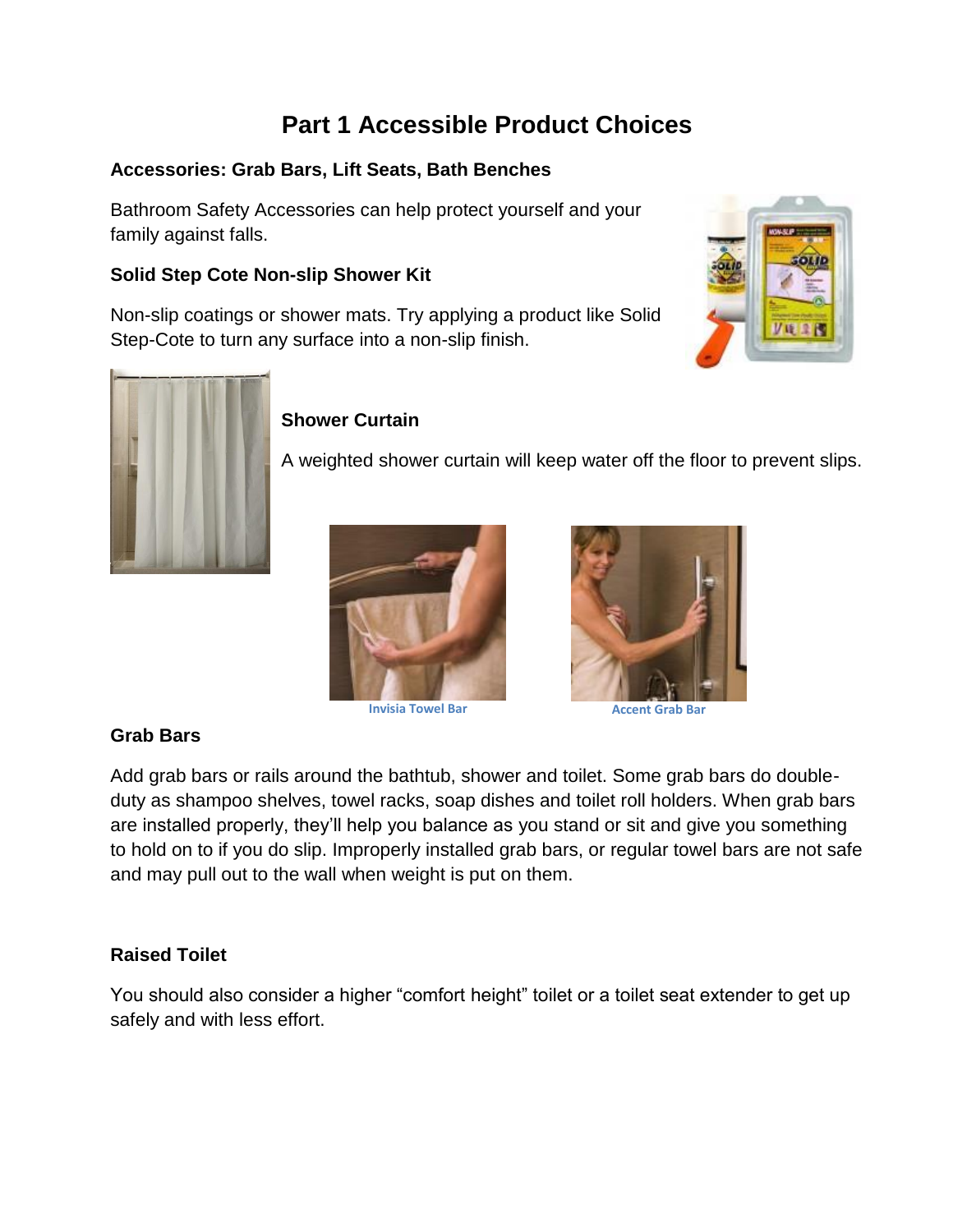#### **Bath Transfer Seat**



If you can no longer safely step over the bathtub edge, then you can use a bath transfer seat. Bath seats are relatively inexpensive, and can be taken with you when you move.

Cons are that you still need to lift your legs over the side of the bathtub and that you can only shower in the tub. Make sure the bath seat is very stable and that you can reach the shower controls. Many people have been injured by a seat that flips over or by slipping off when reaching for the water controls.

#### **Lift Seat**

Another option is a lift seat for in your bathtub, these can be either hydraulic or electric. They do work well, but do not offer a deep soak, can be too-wide for some bathtubs and are very difficult to clean. These range from around \$1500-\$2000.00.

A handheld shower head can allow you to have a seated shower. Be sure to position the lift chair near the water controls to prevent accidental scalding.



```
Invacare Aquatec Lift Chair
```
#### **Tub-cut (door insert for your bathtub):**

A tub cut is another option for bathroom safety. You cut a hole in the side out of your bathtub and put in a door that either stays open or is fitted with a removable doorway. This



modification is permanent and when you move, you will need to replace the bathtub.

It needs to be used with a bath-seat as most who need a tub-cut cannot lift themselves out of the bathtub floor safely or with assistance.

Essentially, a tub-cut turns your bathtub into a low-threshold shower.

This is not an option for metal tubs due to the difficulty and noise of cutting the tub wall. Pricing with installation ranges from \$800-\$1500.00.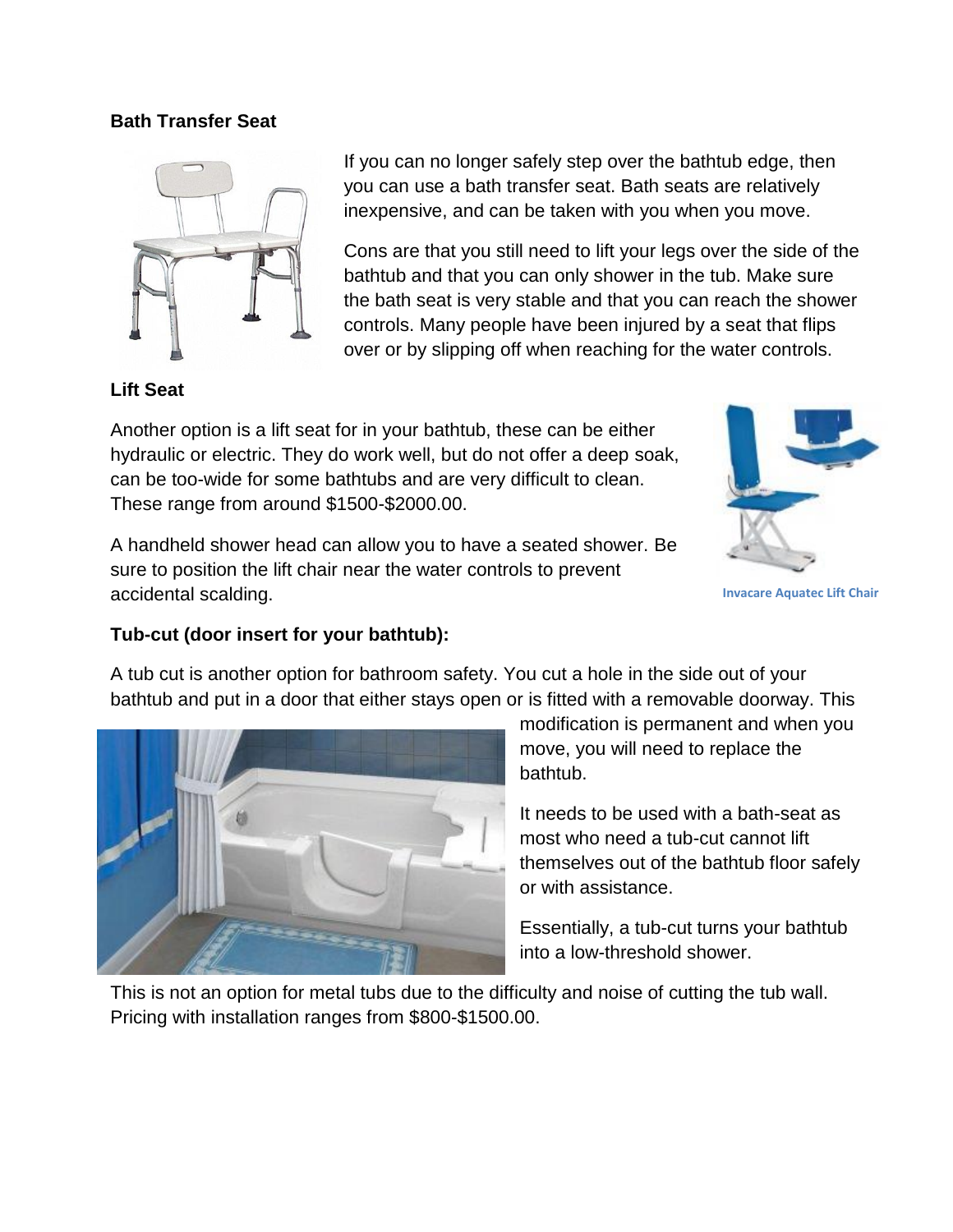#### **Walk-in bathtubs**



Escape Plus Walk-in tub installed with deck extension and custom tile.

Walk in bathtubs are bathtubs with a door and a seat. You open the door and step over the ledge, sit down on the seat, close the door and then fill the bathtub. Typically they replace an existing bathtub.

*Walk in bathtubs are great for people who want a seated bath with the option of a stand-up or seated shower, as well as people who are more comfortable in a seated position, vs a reclined bathing position.*

Disadvantages of walk-in tubs include that they take more time to fill and drain, that you need

to be able to walk to enter or exit the tub and that they take more water than a traditional bathtub, sometimes requiring a new hot water tank. They are also not suited for assisted bathing or for bathing young children.

Time to fill and drain walk-in tubs vary widely – from 5 minutes to 15 minutes or more to fill. Fill and drain time is dependent on the amount of water the tub takes, particularly how big the foot well is, the bathroom water pressure and size of supply lines and what fixtures are on the tub. When choosing a walk-in tub, consider fixture flow rate, drain size, and water capacity. *Faster fill times make a big difference in product satisfaction.*

Things to look out for in walk-in tubs include:

- $\bullet$  Knowing the size and height of the seat the seat should be at least 17" high. Seat width and depth also has significant impact on comfort. Compare your favorite chair width and depth to the proposed walk-in tub seat. Make sure you will fit comfortably on the seat size.
- The tub will need to get through doorways and down hallways to get into your bathroom. Make sure that the doors are wide enough or that the door frames can be removed to make room for the tub width.



**Liberty Walk-in bathtub with 3-wall surround and sliding glass doors for showering. This one also has custom colours.**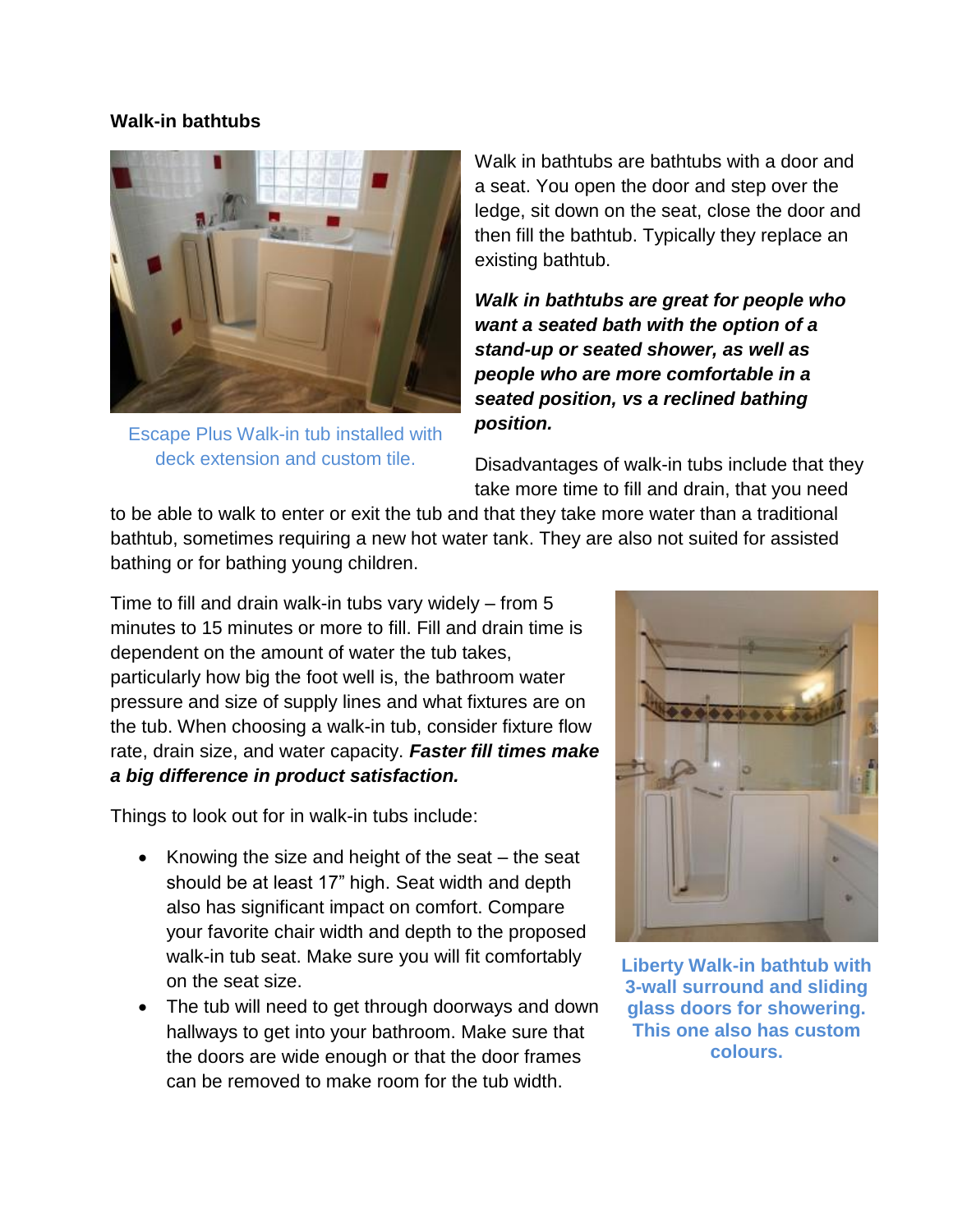Tubs typically range from 26" to 33" Make sure you measure this so they are no surprises. Narrower tubs may have narrower interior spaces, so this is a consideration also.

- Larger tubs take more water, so they take longer to fill and drain and you may need a hot water tank. Smaller tubs take less water, but may not have enough interior space for comfortable bathing.
- Warranty on the door is usually lifetime, but some only offer a 5 year warrant.
- The quality of the fixtures and hinges and the sub-frame will greatly affect the lifetime of the product and how it stands up to frequent use.
- Finishing options are also important, such as colour choices.

Walk-in bathtubs can be used with top-hung glass sliding doors, or with a shower curtain and rod for seated or stand-up showering.

#### **Barrier-free Showers**



A barrier-free shower is a shower with either a lowthreshold or no threshold so that you do not have to step over a lip to enter and exit the shower. Best-Bath Systems makes a wonderful line of shower systems and

shower pans that are available in hundreds of models.

Roll-in shower pans have beveled thresholds or are recessed or used with a ramp so that wheelchairs, mobility aids and shower chairs can be rolled into the shower.





#### **Shower Seat**

If not using a roll-in shower chair, then a shower seat is a great addition and is also the latest home design trend, especially in wood finishes.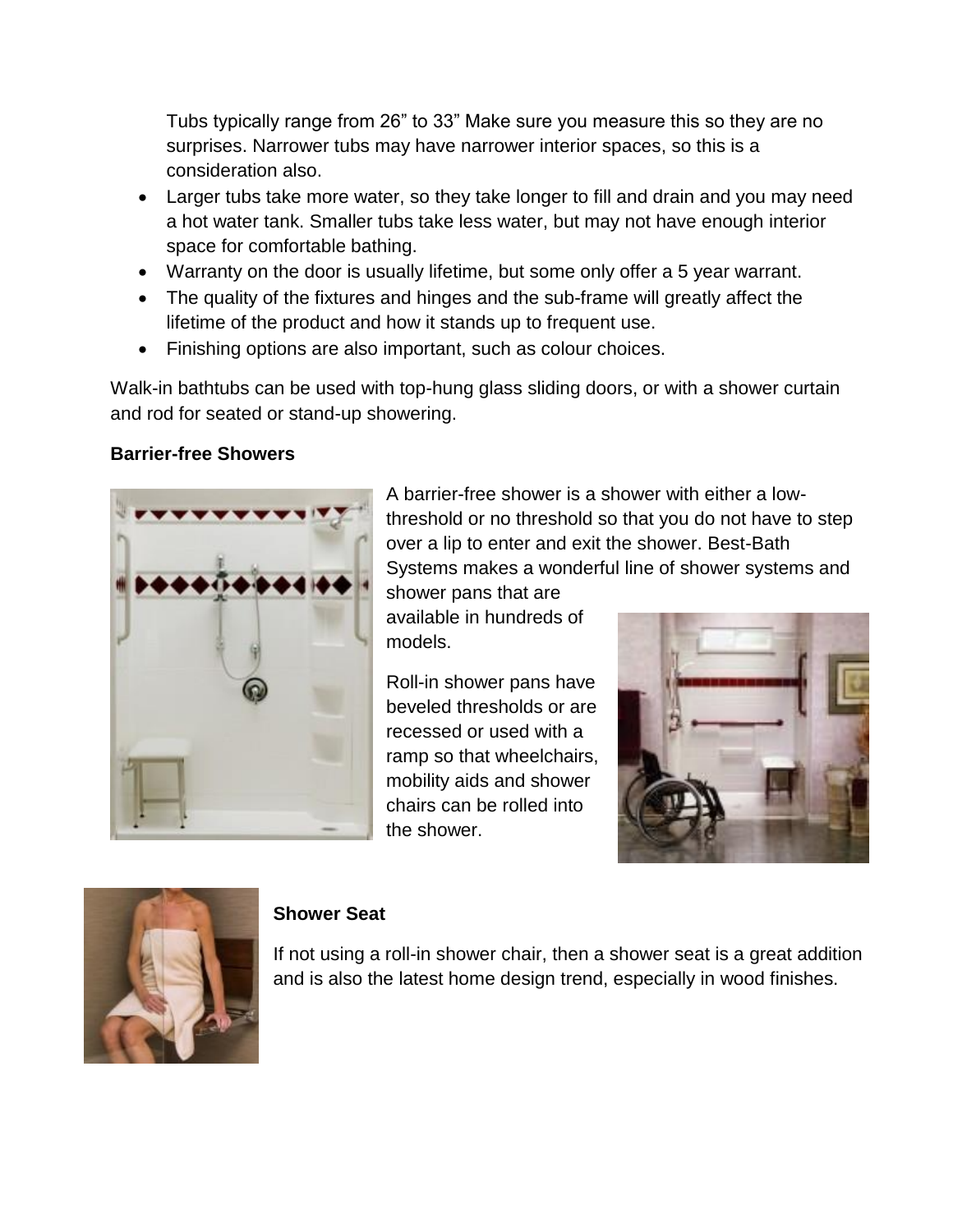#### **Shower Accessories:**

The shower should be equipped with grab bars and any new shower installation should either have blocking built in or added behind the walls. In many areas, full blocking is now code to accommodate future secure attachment of grab bars and accessories.

Pay close attention to where the fixture controls in a shower are located. Consider installing on the back wall of the shower so that they are in easy reach of a seated person. Glide



bars and hand showers or multiple shower heads also accommodate bathers of different heights and abilities. Consider an anti-scald device or a temperature limiter to prevent accidental scalding.

Barrier-free showers can be used with a weighted shower curtain and flexible water-stopper, caregiver doors or attendant curtains, or with glass shower doors, either top-hung frameless, or framed with special guides and water stopper.

### **Slide-in Bathtubs**



Aquassure's Active Living (ADL) Spa Slide-in Bathtubs are full size bathtubs on a pedestal base with a sliding door in the side of the tub. The bather sits or transfers into the doorway, slides back in, closes the door, fills the tub with water and lays back and enjoys a deep soaker bath.

The Active Living Spa is at chair height for easy entrance for those using mobility aids like walkers or doing seat-to-seat transfers from a wheelchair, or a lift.

The advantages of a slide-in bath are that it offers a reclined deep-soak bath with less

water than a walk-in bathtub and is accessible to people with a wider range of mobility challenges.

The raised up position makes it easier for caregivers to reach the bathers entire body, it is safe for bathing children (supervised only). It even has optional accessories like harnesses, seatbelts, thermostatic anti-scald fixtures and extender bars that make it easier to use for people with paralysis. The sliding door eliminates the clearance issues of a swing out or swing in door.

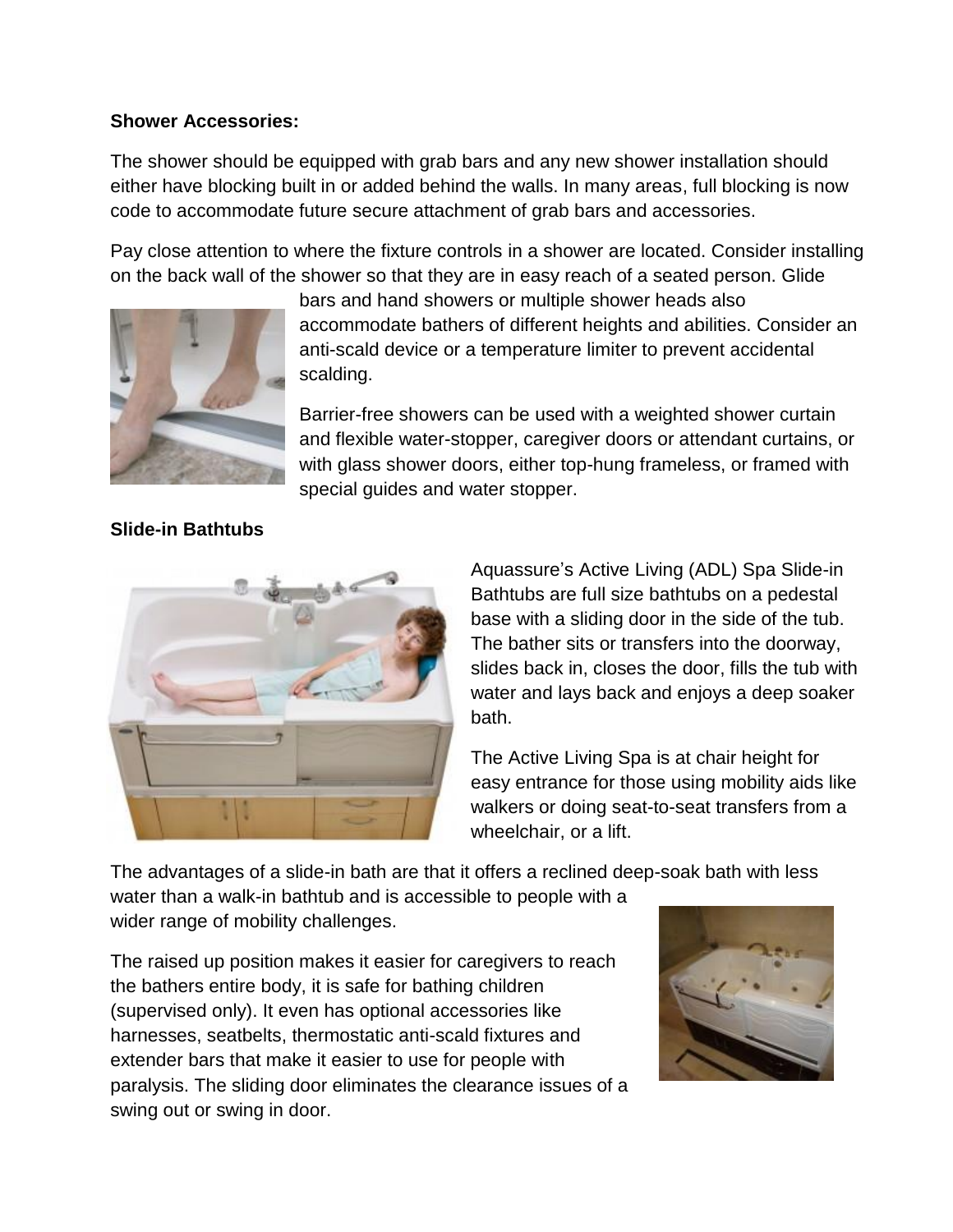

The Aquassure Active Living Spa is one of the only accessible bathtubs that are safe for children. Walk-in Bathtubs are not safe for children (see below) since children and frail people can fall into the foot-well.

*The Aquassure Active Living Spa is the fastest filling and draining accessible bathtub on the market! Less than 3 minutes to fill and 90 seconds to drain!*

The main disadvantage of the ADL Slide-in Bathtub is that it is *not designed for stand-up showering*. So if you only have one fixture – a walk-in bathtub might be a better choice if you still want to shower standing up.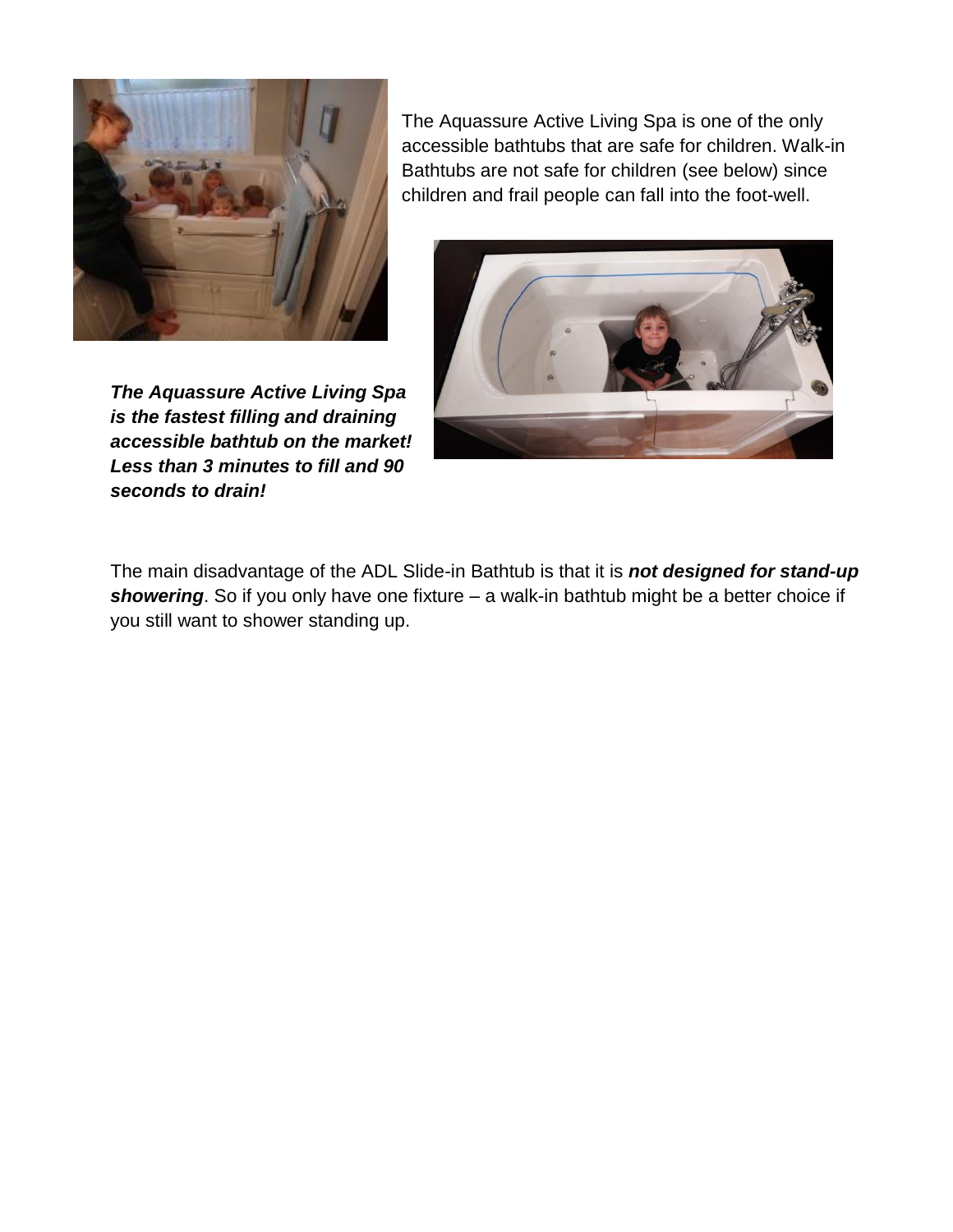# **Part 2: Bather Considerations**



#### *Is a walk-in tub right for you?*

Walk-in bathtubs require the bather to be able to walk to enter and exit the bathtub. If the bather has declining mobility or a high likelihood of needing assistance to bathe, then a walk-in bathtub might not be the right choice. A better choice might be a barrier-free shower or a slide-in bathtub, like the Aquassure Active Living Spa tub.

Again, it is important to note that the bather must be able to walk-unassisted and step over the threshold to use a walk-in bathtub. Walk-in tubs are not usable from wheelchairs or lifts.

#### *Who will be using the bathtub?*

- Is it a couple using the tub or just one person?
- Is there another bathtub or shower in the house?
- Will there be children using the bathtub?
- Is there a guest bathroom with a shower and/or tub for overnight visitors?

If only one person will be using the tub, then you only have to consider their needs and preferences. If more than one person will be using the tub on a daily basis, then both people's needs and preferences need to be taken into account.

Ideally, there are at least two full bathrooms, so one bathroom can be made fully accessible and the other can have standard fixtures in it for other family members and guests to use.

#### *Children:*



Children can fall into the foot-well area of walk-in bathtubs. It is not safe for children or non-ambulatory people to use walk-in tubs. Instead consider showers or the Active Living (ADL) Spa slide-in bathtub for guest use if there is only one bathroom.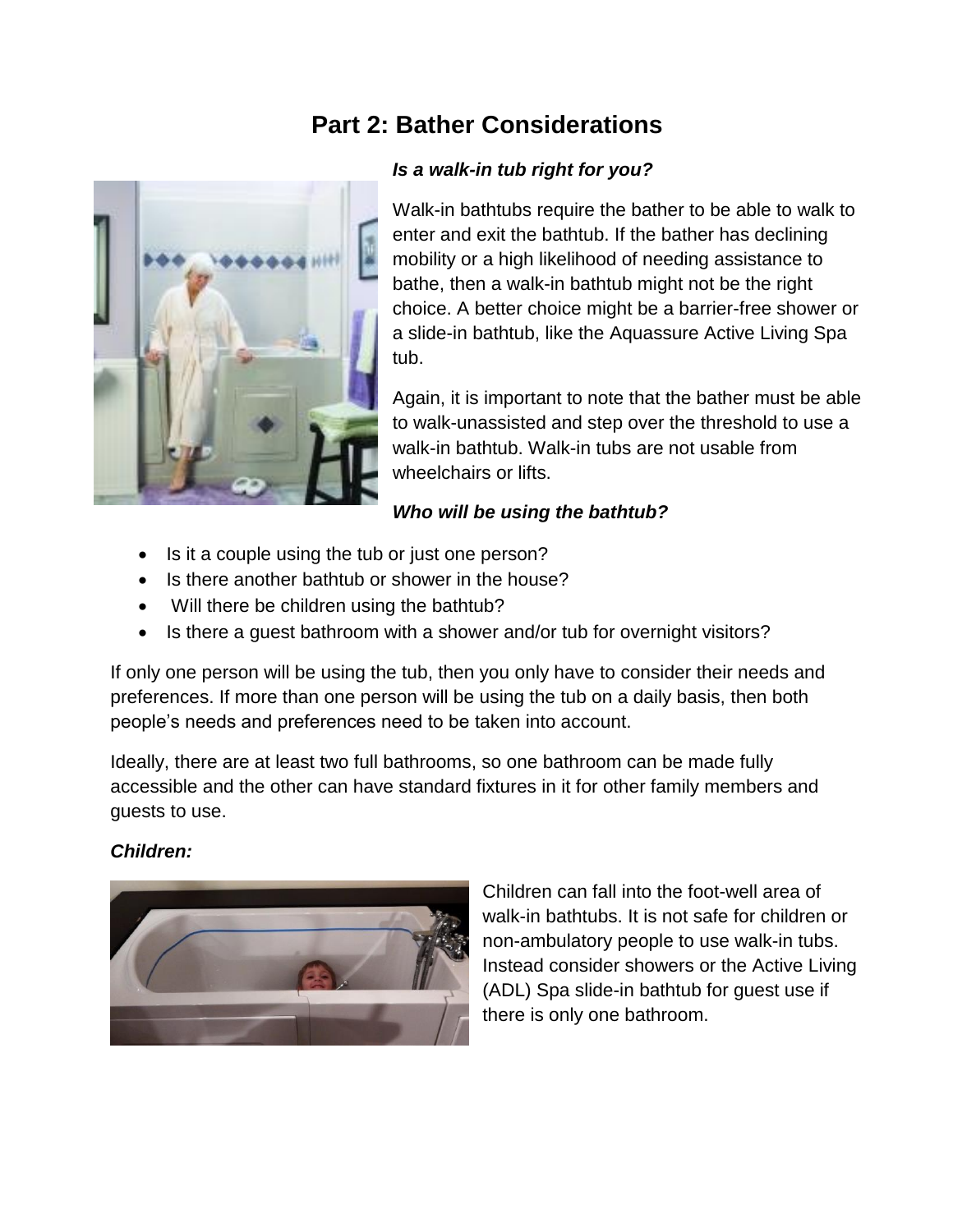#### *Is the bather a bath or a shower person or both?*

If the person (or persons) who will be using the tub/shower does not enjoy soaking in a bathtub, then a barrier-free shower is the best solution. We have a choice of curtains or sliding glass enclosures for showers and walk-in tubs.

A shower doesn't let you soak in a tub. The Active Living (ADL) Spa allows seated, but not standing showers. These limitations may be the main deciding factor.



If two or more people will be using the tub, then a walk-in tub might be a good compromise – it provides a seated bath, seated shower and a stand-up shower. This choice and flexibility makes this a popular option.

If the bather (and others using the fixture) primarily want to soak in the bathtub, then a slide-in bath, such as the Active Living Spa (ADL) would be the best option.



**Typical Walk-in Bath** 

#### *Bather's preferred bath position:*

Some people are more comfortable reclined and others are more comfortable in a seated position with legs bent. Walk-in bathtubs and showers offer a seated bathing position.

Slide-in baths offer a reclined position with legs stretched out in front. The Active Living (ADL) Spa does not require legs to be bent to

enter and exit the bathtub. Seatbelts and shoulder supports can be used to prevent sliding forward for those with paralysis or poor trunk stability.



### *Does the bather have health conditions that would benefit from soaking?*

The hydrostatic pressure of soaking in the bathtub helps reduce swelling (edema) and promotes circulation. There are many studies that show that increased circulation helps with immune response, better healing of bedsores, and overall health. As well, soaking helps to reduce spasticity, promoting sleep and reducing need for pain and sleep medication.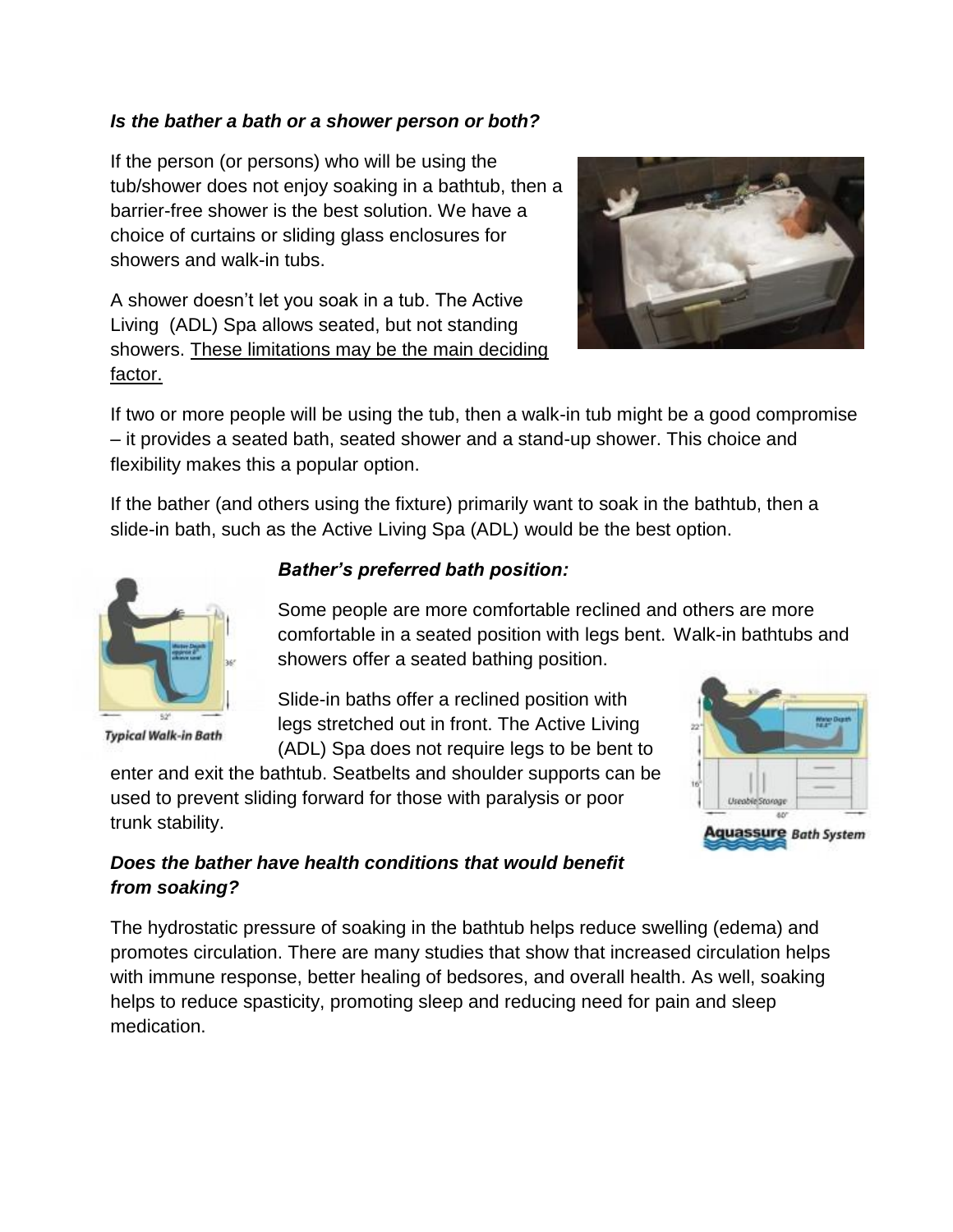*"Spasticity is caused by an imbalance of signals from the central nervous system to the muscles. This imbalance is often found in people with cerebral palsy, traumatic brain injury, stroke, multiple sclerosis and spinal cord injury."<sup>1</sup>*

One of the earliest Aquassure clients with the slide-in bathtub found that soaking in a bath every night reduced the pain of spasticity from stroke and that he slept better with less need for pain and sleep medication.

If spasticity is a concern, then choosing a walk-in or slide in bathtub is a better choice than a shower due to the benefits of immersion in water.



#### *Does the bather need assistance now or in the future?*

Walk-in bathtubs do not allow a caregiver to reach the bather's lower body and it is difficult to assist them in entering or exiting the bathtub.

However, they can be installed with a 2-wall surround (depending on the bathroom layout) that allows the caregiver to access two sides of the tub for assistance with hair washing.

The Active Living Spa slide-in tub

does facilitate full-body access. The bather is raised up for easy caregiver access. With a two-wall or peninsula installation, the caregiver can stand behind the bather for hair washing and to help with entry and exit. This bathtub is also lift-compatible bather getting help with hair-washing.



Roll-in showers allow use of rolling shower chairs or other mobility equipment for entry and exit. Use of caregiver doors or an assistance curtain lets the caregiver stand outside the shower while assisting the bather. This eliminates the need for the caregiver to have a shower with the bather.



*1. http://www.webmd.com/pain-management/pain-management-spasticity*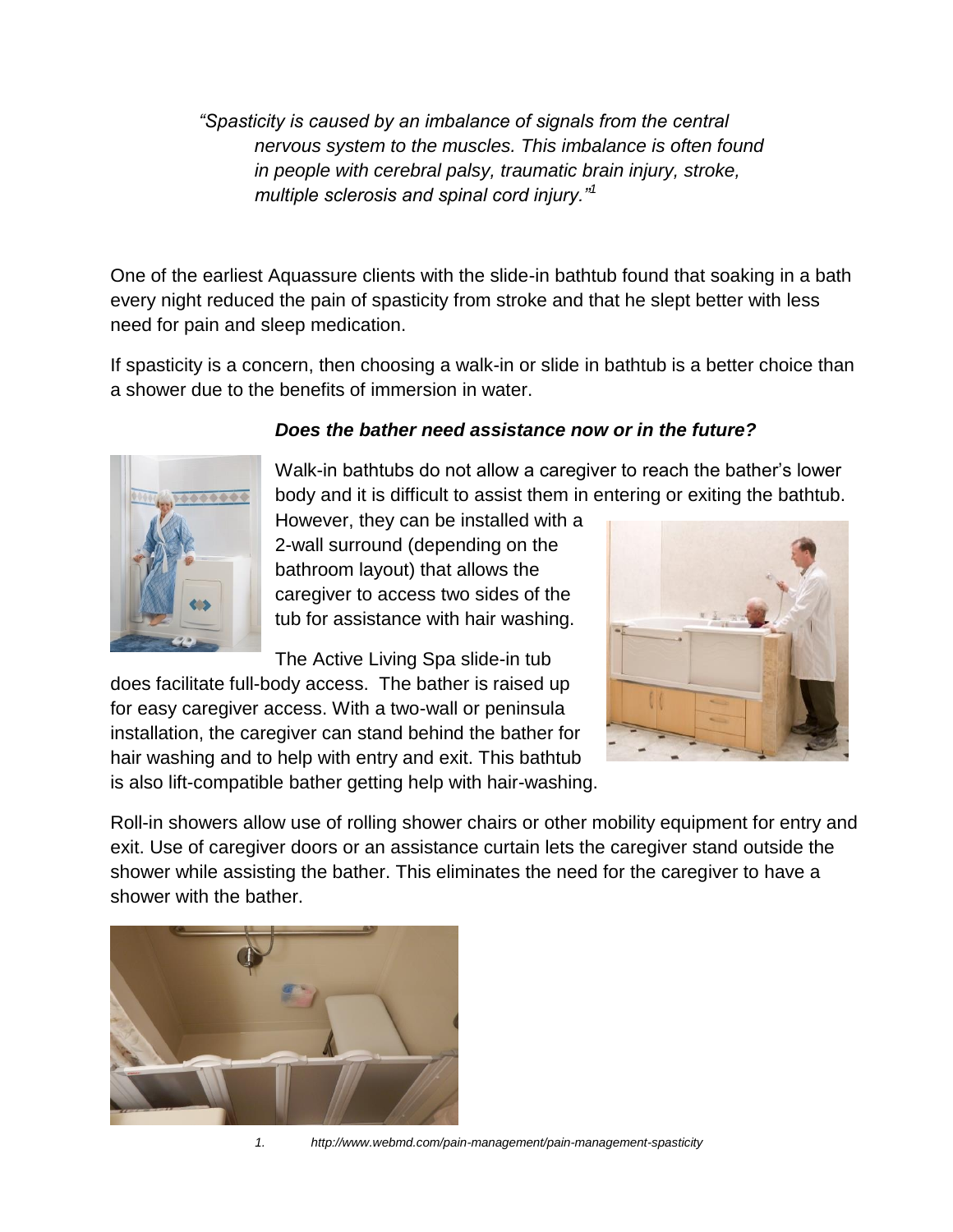# **Part 3 Installation considerations**

#### **Installation:**

Once you have decided that a walk-in tub is right for you, then it is time to evaluate which walk-in tub might fit and what features to consider.

#### *How much space do you have?*

Showers will fit into very small spaces as little as 38″ wide, but a walk in tub requires at least a 51″ long space for a standard unit. Door and hallway widths are also a consideration: Walk-in tubs need at least a 26″ doorway for the Liberty model, but slide-in bathtubs will fit through a 24″ doorway. Some walk-in tub models require 32″ or bigger doorways.

Aquassure's Active Living Spa fits through a 24″ doorway because the cabinet base and tub are separate pieces. Other tubs like the Kohler Rising Wall tub or Best Bath's Big E require much more doorway and hallway clearance as they are one very large piece. These tubs are generally best for new construction only since the size of the tub makes them very difficult to move through doorways and down hallways.

Showers come in many different shapes and sizes and Best Bath Shower Systems come in 4-5 piece multi-piece systems to fit through doorways for easy renovations.

#### **Left vs. Right Door:**

Look at where the tub will be installed. What is in front of the tub? If there is a toilet or counter in front of the tub, then the door needs to be on the other side for ease of access.



*Right Hand Door Opening: Left Hand Door Opening:*

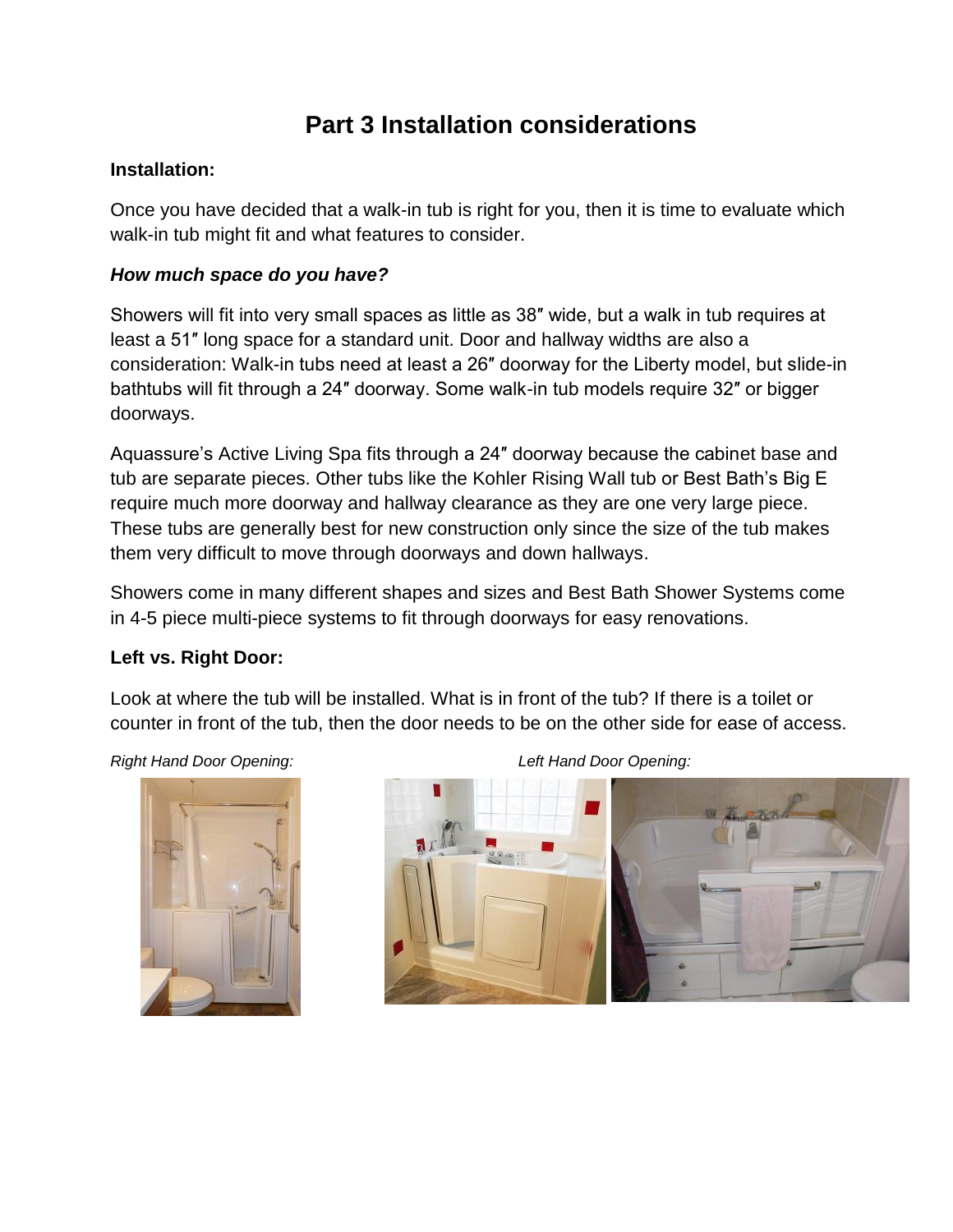#### **Shower Surround**

If you plan to use the walk-in tub to shower, then you will need some type of shower surround on the walls and a wall-mount glide bar for the shower head. The surround can be the original tile, a new tiled surround, a fiberglass 3-wall shower surround system, or an acrylic 3-wall surround system. You will also need a shower curtain or glass doors.

If you will not be showering in the walk-in tub, then you do not need a 3-wall shower surround, curtain, or doors. If there is room, whether you are showering or not, you may be able to add a deck extension on the end, or build a deck around the tub. An example of a deck extension can be seen on the Left Hand Door Opening tub photo on the right.

*Custom Tile Deck and Wall Surround*



#### **Water Usage**

Walk-in tubs may use substantially more water than a regular bathtub. This is due to the large foot-well that fills first. Many tubs take 50-100 gallons to fill. You need to know how many gallons because there is no point in having a tub that you don't have enough water to fill. Make sure you know how much water the tub takes to fill and be prepared to upsize your hot water tank, if needed.

*Huntington Brass 3/4-inch Fixtures*



#### **Water Supply**

Walk-in tubs can take several minutes to fill, depending on the water pressure, water supply line size and fixture choice. If you can, run 3/4″ lines to the walk-in tub and choose 3/4″ fixtures. This will make the most out of your flow rate.

#### **Electrical Supply**

If you decide on a walk-in or slide-in bathtub, you will have the option of water or air hydrotherapy jets, and heated seats (standard on Best Bath Walk-in Tubs). These require electrical service in the tub area. Typically the electrical service needed is one or two 15 amp GFI circuits. It is difficult to provide this in some older houses with limited circuits available or if the electrical box is far from the bathroom. Most walk-in tubs have the option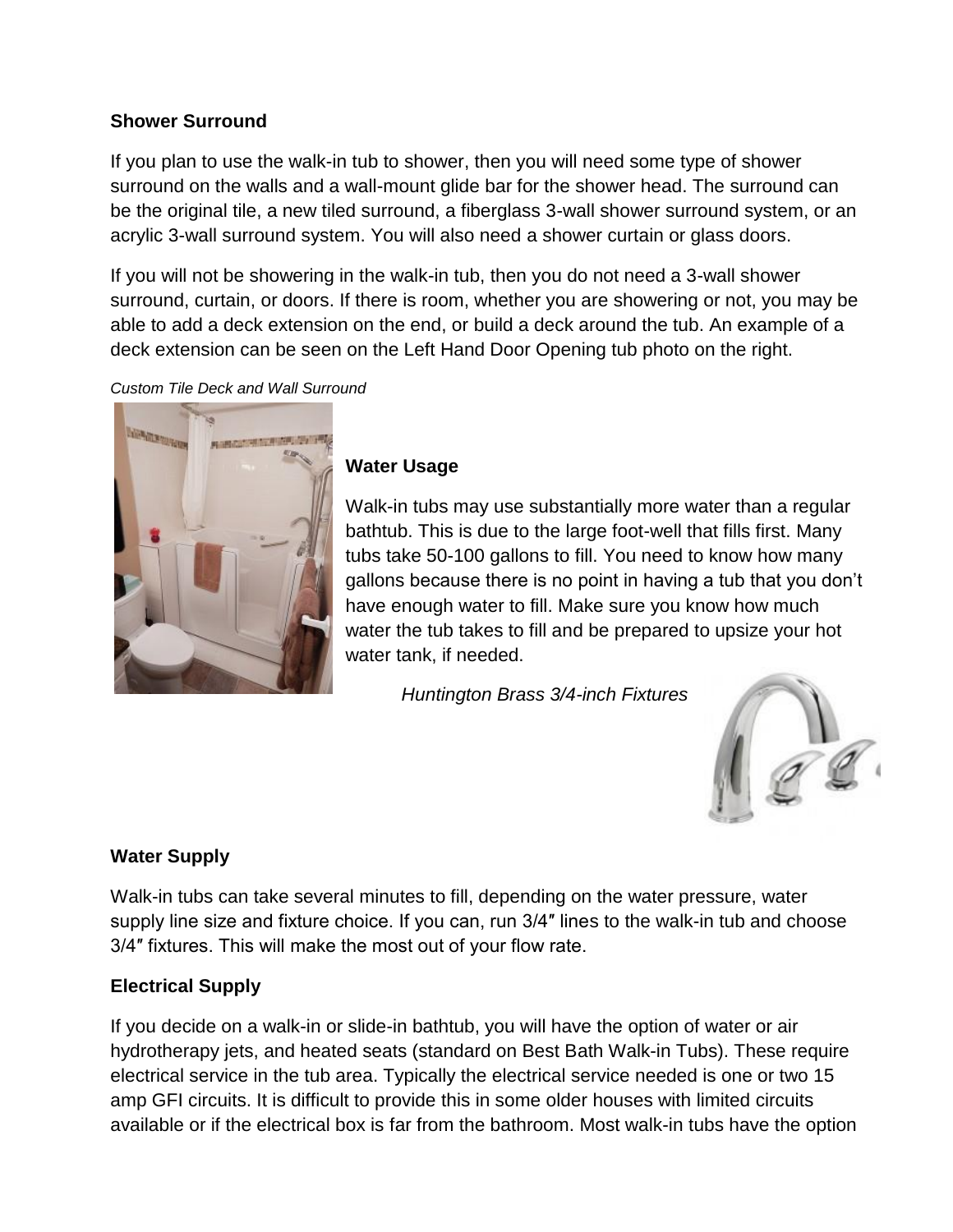of getting them without these features if electrical supply is not practical. Aquassure's Active Living Spa does not require power to operate the door, but some tubs do, so this should be a consideration for safety.

#### **Drain Location:**



*Before – Fixtures and Drain on Left After: Walk in and Slide-in Tubs support flexible drain and intake locations*



The Active Living Spa Slide-in tubs have clearance for the drain in the cabinet base. The drain can be anywhere under the bathtub. It is preferred that walk-in tubs have the drain on the same side as the door opening, but most can be installed with the drain location anywhere under the tub.

Showers have drain locations dictated by code. The drain location (left, right, center, etc.) will need to be matched to the shower pan and moved to match the pan, if needed. This can be difficult if the shower is on a concrete pad.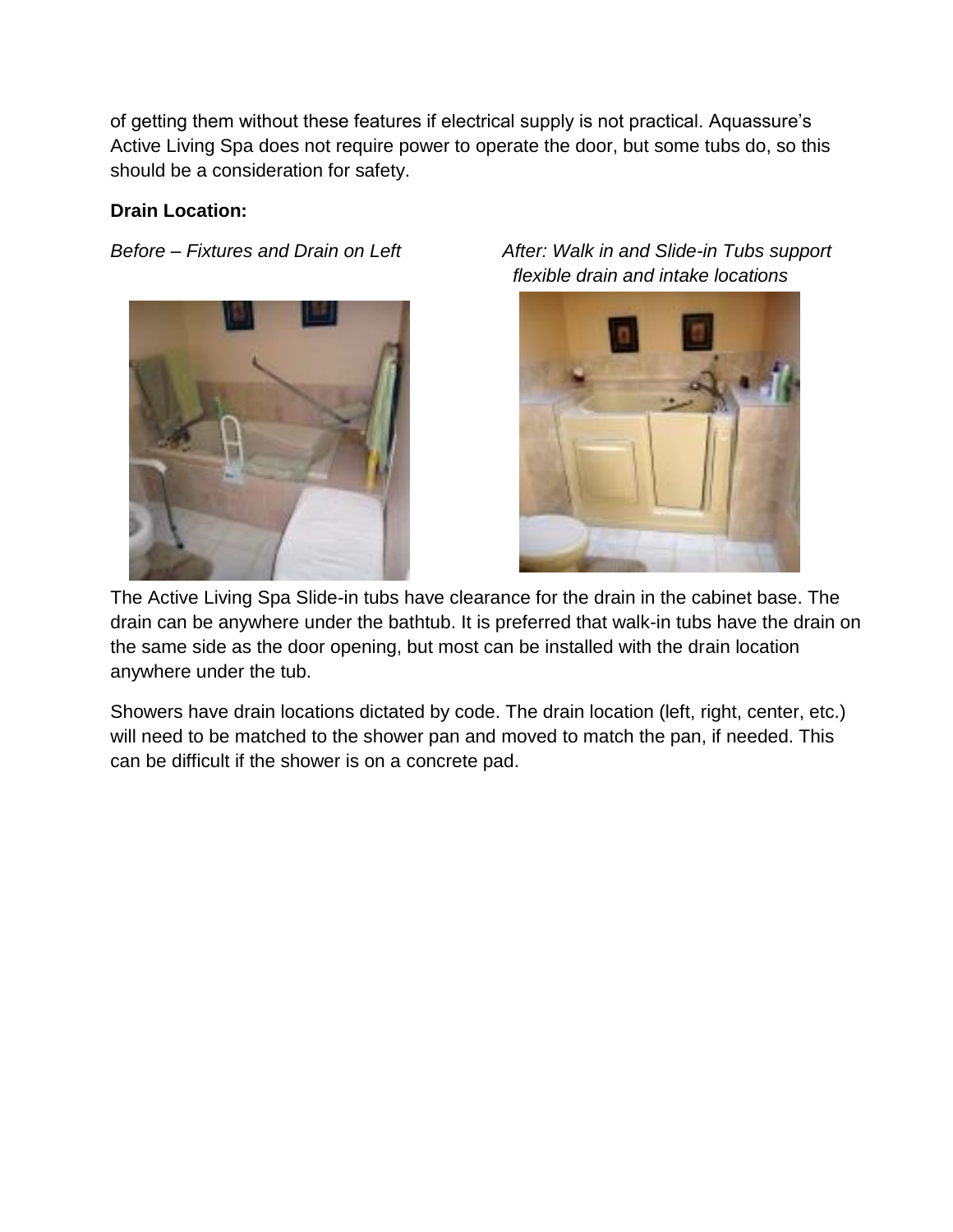# **Part 4: Features**

## **Fill and Drain Time**



Some walk-in tubs can take a long time to fill and drain. When you are wet, you might get cold waiting for the tub to drain. Make sure that your tub has fixtures that fill the tub quickly. Best Bath walk-in tubs will fill in under 6 minutes. Slide-in bathtubs like the Aquassure ADL Spa will fill in less than 3 minutes. Some other very popular walk-in tubs may take up to 15 minutes to fill.

Drain times range from 90 seconds to 5 minutes or more. 2″ drains and multiple drains speed drain time

### **Seat Size and Height.**



**Typical Walk-in Bath** 

Many walk-in tubs are not very large inside and need clearance for inward opening doors. Make sure that the seat is large enough for comfort and at least 17″ high for easy use. Low seats are very hard to stand up from. Some manufacturers don't provide these measurements. Ask for these measurements in writing before you commit to buy.

#### **Outward vs. Inward Opening Door:**



Outward opening doors need clearance for the door and mean that you need to move any assistance equipment, like walkers, out of the way to close the door. Outward opening doors can also burst open, flooding the bathroom and whatever is below it, if the bather fails to properly lock the door before filling.

Inward opening doors will not open accidently, but require clearance to swing the door shut while the bather is standing the tub area. This can be accomplished by having a fold-up seat, like in the Liberty tub, or by changing the shape of the door and making the inside of the tub larger to clear the bathers knees. There is also an entrapment issue for inward opening doors. If the bather slips off the seat into the foot-well, then the door cannot be opened.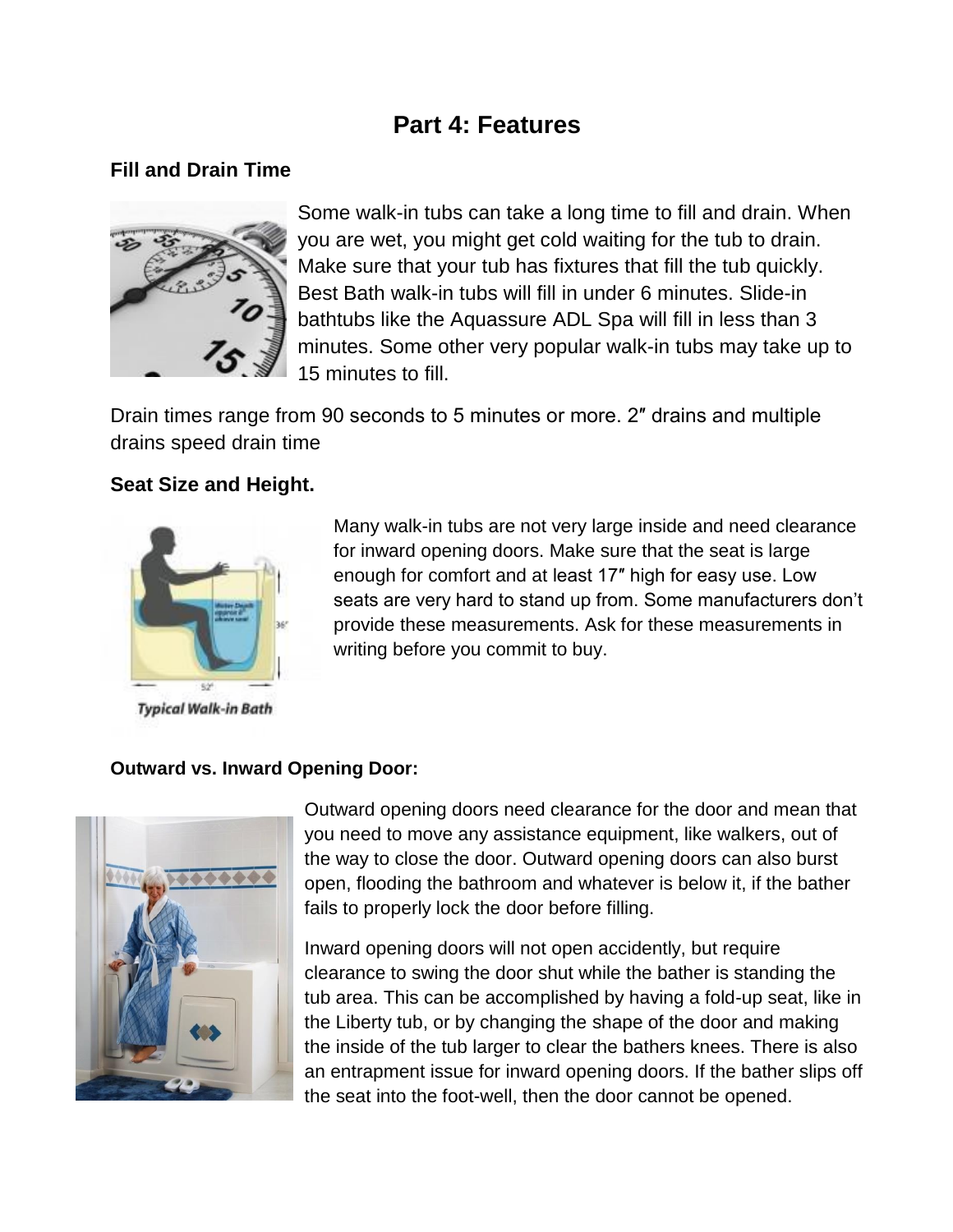#### **Heated Seats**

A way to make your tub more enjoyable is to have heated seats in the tub so you don't cool off while waiting for the tub to fill and drain. This is important in walk-in tubs because of the deep foot-well and extended fill and drain time. These are not needed in the Aquassure slide-in bath, as they fill and drain quickly.

#### **Fixtures:**

It is important to have fixture sets that are safe to use.

Pressure balance valves set the mix of hot and cold water, but need to be readjusted every time you bath or shower and can have temperature fluxuations due to other household water demand.

Thermostatic limiters are pressure balance valves with an upper temperature limit control to prevent scalding.

Thermostatic valves offer precise temperature control and anti-scald limits. This is important for those that cannot feel temperature changes due to paralysis, nerve damage or that have cognitive challenges that might make it easier to mix up the temperature controls.



3/4″ high flow valves fill faster than 1/2″ valves. High-flow fixtures 15 gallons or more per minute, standard fixtures fill at 6 gallons per minute. This makes a big difference in how fast your walk-in tub fills. Higher flow fixtures are worth the extra investment.

A hand-shower with a glide bar enables stand-up showering in a walk-in bathtub.

# **Water or Air Hydrotherapy Choices:**

Water jets are stronger than air jets. Water jets need to be cleaned monthly and can harbour bacteria so you should get an automatic ozone disinfection system with water jet systems. Air jets do not need ozone. It is important that you ask



Comparison of Levels of Noise (dB)